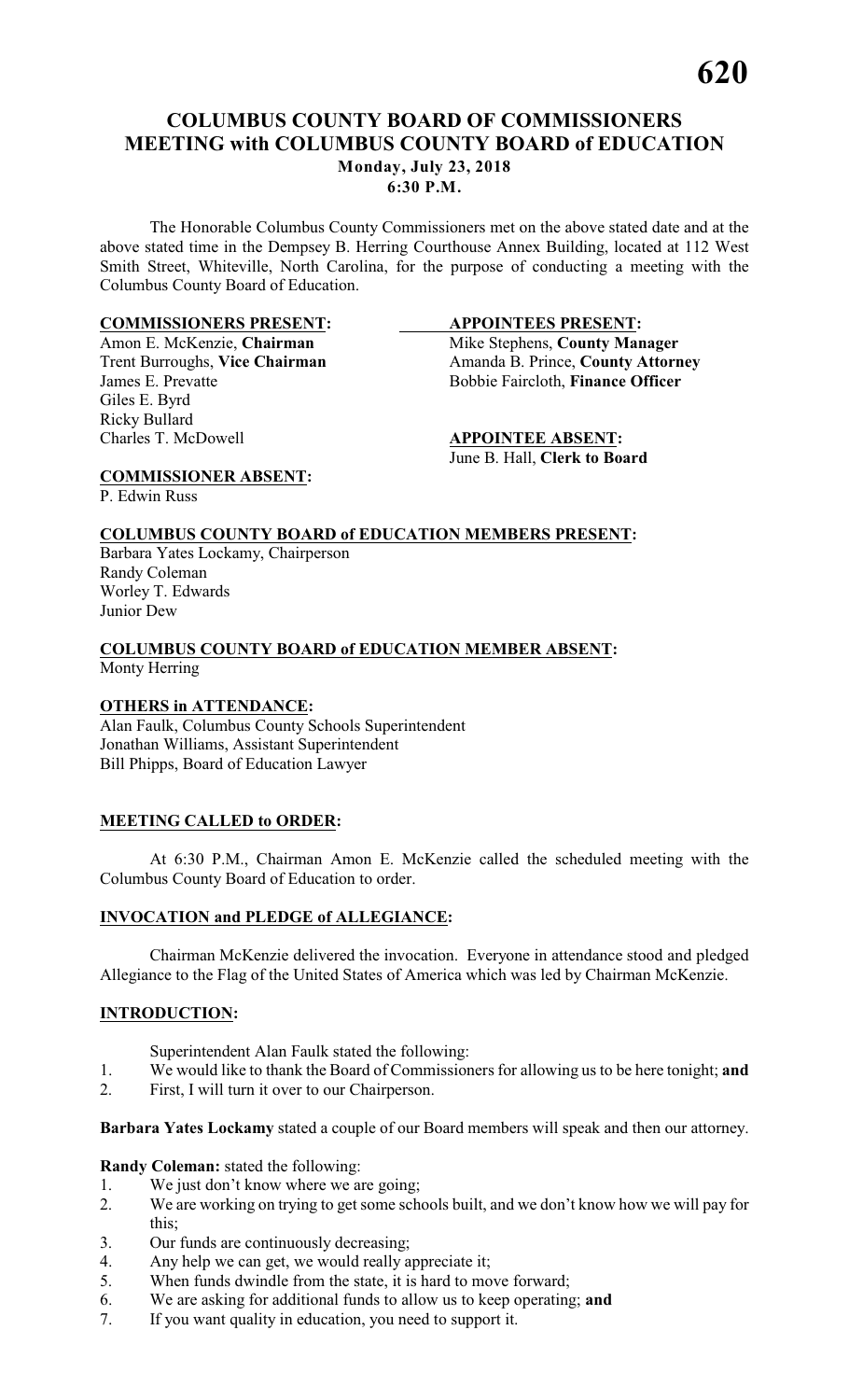# **621**

### **Junior Dew:** stated the following:

- 1. How are we going to pay for these new schools that we are going to build that the Board allocated for us to do?;
- 2. We are only getting \$500,000.00 from the County, and we use to get over \$1,000,000.00 from the Lottery Funds but the General Assembly are spending the Lottery Funds somewhere else;
- 3. We cannot continue to operate on the money we have;
- 4. There can be no equitable comparison of the Whiteville City Schools and the Columbus County Schools; **and**
- 5. If school merger materializes, the State funds allocated to the schools would be more beneficial to the entirety of the schools.

### **Bill Phipps, part-time attorney for Columbus County Schools:** stated the following:

- 1. I have been the part-time attorney for Columbus County Schools for the past twenty-four (24) years;
- 2. We have eighteen (18) campuses and Whiteville City Schools have four (4) campuses;
- 3. We are spread over nine hundred, plus, (900+) odd square miles of land;
- 4. We have to do repairs and maintenance;
- 5. Columbus County Schools and Whiteville City Schools get \$500,000.00 Capital Outlay each, and there is some disproportionate there;
- 6. We had \$900,000.00 in sales tax revenue and we partner with the Columbus County Commissioners to put a water and sewer system to Old Dock School;
- 7. We, technically, are dealing with good faith;
- 8. Our schools are dilapidated;
- 9. We have depleted our funds in trying to keep teachers working;
- 10. This is the year that stops;
- 11. In the case we had more capital outlay, we could do more repair;
- 12. The popularity of the charter schools is due to the condition of our school buildings;
- 13. The new schools that are going to be built will be paid for with the funds the County has allocated for us, and if this happens, what will we operate on?;
- 14. With the merger of the two (2) school systems, the state allocation would not be affected;
- 15. When a student leaves the County School System to attend Whiteville City School System, we lose eight thousand, plus, (\$8,000.00+) dollars for each student;
- 16. We have a financial problem, and it is getting worse, and we need help;
- 17. We are in the red at \$500,000.00 \$750,000.00 at this time, and we need help;
- 18. We are asking for a partnership to help us, and get us where we need to be to keep providing education to our children; **and**
- 19. The best way to do that is to do the merger of the two (2) school systems in Columbus County.

**Commissioner James E. Prevatte:** Bobbie, did the County and City School Systems receive \$500,000.00 in Capital Outlay? Bobbie replied stating the City School System was given \$204,000.00, and the County School System received \$505,000.00, and this was based on ADM.

#### **Chairman Amon E. McKenzie:** stated the following:

- 1. Budgets do change from year and year;
- 2. Property taxes have not increased in the last several years;
- 3. If there are no additional funds available, you have to budget on what funds you have;
- 4. We still have 18 schools to maintain with only 61% of these schools being used;
- 5. We want everyone to do their jobs as a team; **and**
- 6. That is a school board responsibility.

#### **Commissioner Ricky Bullard:** stated the following:

- 1. That was the best presentation I have heard in a long time;
- 2. Presenting the facts for what they are is what we all need;
- 3. I want to do everything we can for the schools;
- 4. Our critical needs are not getting met; **and**
- 5. We have got to face up and do what is needed.

#### **Commissioner Giles E. Byrd:** stated the following:

- 1. All seven (7) of the Board members are interested in helping the school systems in Columbus County;
- 2. At some of the school facilities, the number of students that attend is very low and a small percentage of the facility is being used, but is still being maintained;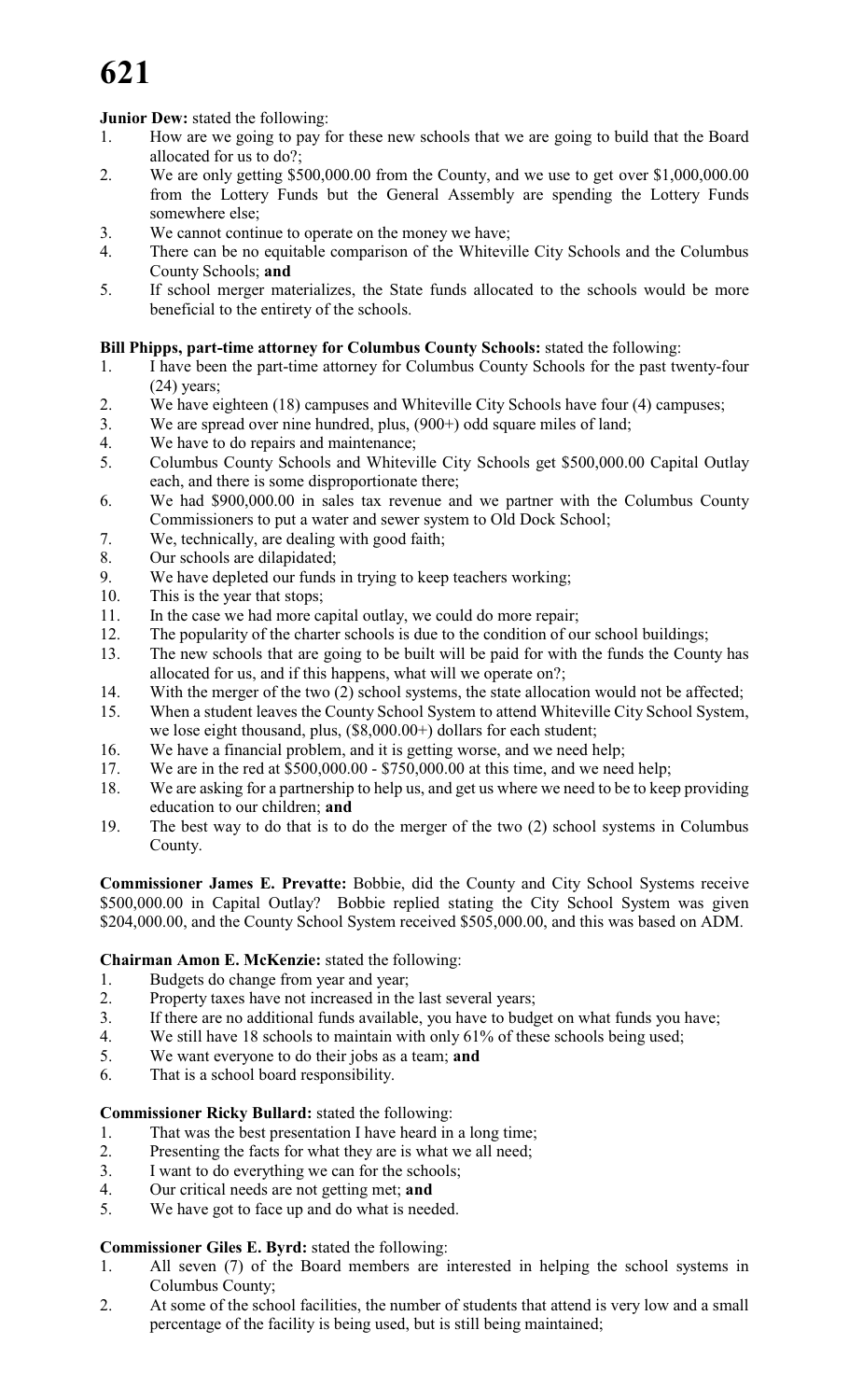- 3. A strong recommendation is to down size the facilities where it is needed;
- 4. The Board of Education needs to exercise the options available to lower the cost of operating these facilities; **and**
- 5. Raising property taxes would help provide the funds that are needed, but that would be a hardship for several of our citizens.

#### **Worley Edwards:** stated the following:

- 1. I have had the great opportunity to work in all three (3) of the school systems in Columbus County, 29 years in Columbus County Schools, 2 years in Whiteville City Schools and 9 years with Southeastern Community College;
- 2. I would like to thank you guys for your support through the years;
- 3. I know that the Board supports education;
- 4. We are asking for you to help us fix what we have;
- 5. We know that we need to close some of the facilities;
- 6. There are three (3) areas that have bothered me over the last years, as follows:
	- A. The \$900,000.00 that were given on the Old Dock Water and Sewer Project;
	- B. We never can re-build except when a school burns down; **and**
	- C. The Whiteville City School students getting \$400 \$500 more than the Columbus County School students;
- 7. We need your help, and we do need to close some of these schools; **and**
- 8. I am working for the kids in Columbus County.

#### **Alan Faulk:** stated the following:

- 1. You have heard a lot of factual information, some on key and some off key;<br>2. Bobbie. I need to check and see if my figures for the County allocations a
- 2. Bobbie, I need to check and see if my figures for the County allocations are correct for Budget Year 2018-2019 and budget year 2017-2018. Bobbie replied stating the Current Expenses amount for 2018-2019 is \$5,315,425, and the amount for 2017-2018 was \$5,398,226;
- 3. Our Current Expenses allocation did go down;
- 4. The Capital Outlay amount did go up \$7,071;
- 5. In the 2017-2018 Budget year, we did make it by the skin of our teeth;
- 6. My Finance Officer tells me that we are in the red \$500,000.00 due to the following:
	- -Exceptional children
		- -Custodians
		- -Substitute teachers
		- -Utilities and maintenance
		- -Transportation; **and**
		- -Pre-K;
- 7. We have taken some stepsto help with this deficit as follows: substitute teachers, custodians;
- 8. Closing some of the buildings not being utilized;
- 9. Be more efficient with our transportation;
- 10. I thank you for everything that you have done; **and**
- 11. We need your help if at all possible.

#### **Chairman Amon E. McKenzie:** stated the following:

- 1. In Columbus County, we have managed to operate over the last several years without raising the property tax;
- 2. Education is a very important asset for all citizens to have and be exposed to;
- 3. We do have a serious situation that needs to be addressed and handled; **and**
- 4. We are here to help the schools in any way that we can.

**Commissioner Ricky Bullard:** stated I know you have a Board Meeting next Monday night, and we need some plans for your future plans to save money in order for you to be able to receive the funds you are requesting. Superintendent replied stating the following:

- 1. We have an architect;
- 2. We do plan to consolidate Chadbourn Middle, Evergreen and Cerro Gordo into one plan, and that will shut down two (2);
- 3. We do plan to consolidate Tabor City Middle and Tabor City Elementary into one plan and that will shut down one (1);
- 4. We hope to go out to bid this coming spring;
- 5. We have talked about building a school in the eastern end of the County; **and**
- 6. We have also talked about making East Columbus a Junior-Senior High School.